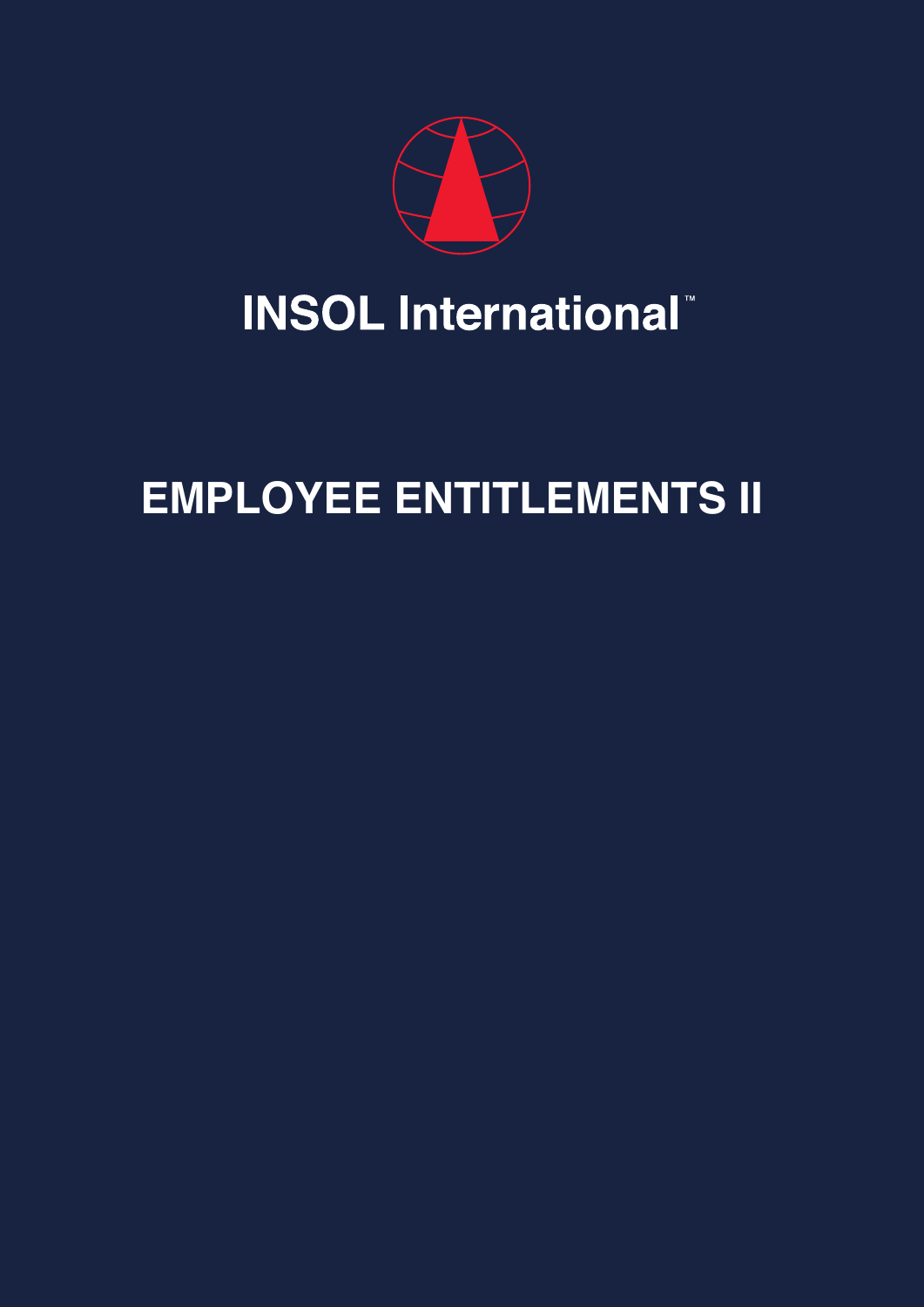### **Employee Entitlements II – Contributors List**

| Country |                       | Contributor                                                                                        |
|---------|-----------------------|----------------------------------------------------------------------------------------------------|
|         | 1. Argentina          | Ariel G Kiperman<br>Kiperman & Asociados SRL<br>E Cristián Fox<br>Allende & Brea                   |
| 2.      | <b>Australia</b>      | David Cowling<br><b>Natalie Tatasciore</b><br>King & Wood Mallesons                                |
| 3.      | <b>Austria</b>        | Dr Christof Stapf<br>Mag Iris Alexandra Machtinger<br>Stapf Neuhauser Rechtsanwälte                |
| 4.      | <b>Belgium</b>        | <b>Nora Wouters</b><br>Dentons                                                                     |
| 5.      | <b>Brazil</b>         | Luiz Gustavo Bacelar<br>Luiz Gustavo Bacelar Advogados                                             |
| 6.      | Canada                | David Bish<br>Lily Coodin<br><b>Torys LLP</b>                                                      |
| 7.      | <b>Chile</b>          | Nicolás Velasco Jenschke<br>Fellow, INSOL International                                            |
| 8.      | China (PRC)           | <b>Zinian Zhang</b><br>University of Leeds                                                         |
| 9.      | <b>Czech Republic</b> | <b>Arthur Braun</b><br>bpv Braun Partners                                                          |
|         | 10. Denmark           | Lise Lauridsen<br><b>Bech-Bruun</b>                                                                |
|         | 11. England and Wales | Nicholas Squire<br><b>Holly Insley</b><br>Freshfields Bruckhaus Deringer LLP                       |
|         | 12. Hong Kong         | <b>Bruno Arboit</b><br>Denny Tse<br>Duff & Phelps                                                  |
|         | 13. India             | <b>Sumant Batra</b><br>Kessar Dass B & Associates                                                  |
|         | 14. Indonesia         | Ahmad Maulana<br><b>Muhamad Kamal Fikri</b><br>Rian Mochtar A Thamrin<br>Assegaf Hamzah & Partners |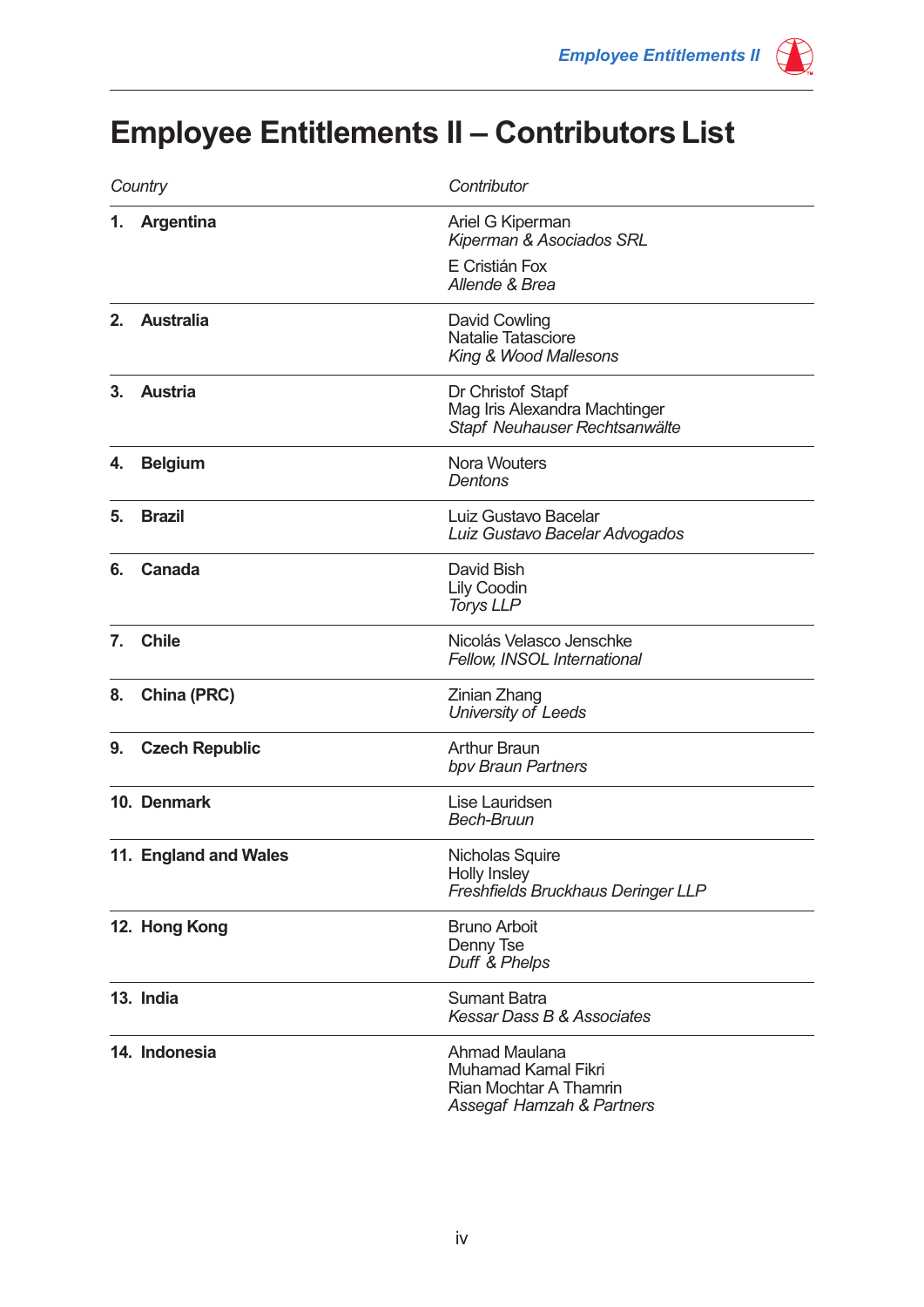

#### **1. How is an employee defined for the purpose of formal insolvency proceedings?**

Section 6 of the Czech Labour Code<sup>1</sup> defines an employee as "a natural person who is contracted to perform dependent work". This means that an employee is a person who performs the employer's tasks personally, in accordance with the employer's instructions, in the name of the employer and as a subordinate to the employer. According to this regulation, an employee is a person in an employment relationship.

The Czech Act on the Protection of Employees against the Employer's Insolvency<sup>2</sup> (the Employees Protection Act) states<sup>3</sup> slightly differently that, for the purposes of this Act, an employee is an individual with whom the employer has concluded a labour relationship, an agreement on labour activity or an agreement to perform a job (these are different types of employment relationships) and who has unsettled wage-related claims that arose within the "decisive period". The decisive period is defined as the month in which a moratorium before insolvency proceeding has been declared or in which a petition for insolvency of the employer was filed, as well as three months before and three months after that month.

#### **2. What are employee entitlements, and to what extent (if any) are they given priority treatment during the formal insolvency proceeding?**

According to the Employees Protection Act,<sup>4</sup> where an employer has become insolvent, an employee is, within the scope of and upon conditions stipulated by the Act, entitled to payment of due wage claims not paid by his employer.<sup>5</sup> In the case of international employers with employees working in the territory of the Czech Republic, such payment is to be performed by the regional labour office (or, in the case of international employers with employees working in the territory of the Czech Republic, the Prague labour office).

The Employees Protection Act also stipulates that a maximum of three months wages may be claimed. Claims for additional wages may be asserted only after certain conditions have been satisfied and there has been at least partial satisfaction of the previous claims.

The total wage claims paid to one employee may not exceed one-and-a-half times the "decisive sum" for one month's wages. The "decisive sum" is determined by a decree of the Ministry of Labour and Social Affairs, and is based on the national average wage in the preceding calendar year. In 2017, this amount was about CZK 45,000 (EUR 1,700) per month (this amount is expected to increase to CZK 52,000 in 2019).<sup>6</sup>

Within seven working days of receiving an application from an employee, the labour office<sup>7</sup> requests the employer to present the file of all employee wages, including wages for which mandatory social insurance contributions have not been paid. The employee is to be paid no later than ten days after the application.

<sup>&</sup>lt;sup>1</sup> Labour Code, Act. No. 262/2006 Coll.<br><sup>2</sup> Act of the Czech Benublic No. 118/20

<sup>2</sup> Act of the Czech Republic No. 118/2000 Coll. on Protection of Employees against the Employer's Insolvency as amended.

<sup>3</sup> *Idem*, § 3.

*Idem*, § 1.<br>Labour Code, § 5, para 1 and § 8.

Employees Protection Act, § 5 para. 2.

*Idem*, § 9, para 6.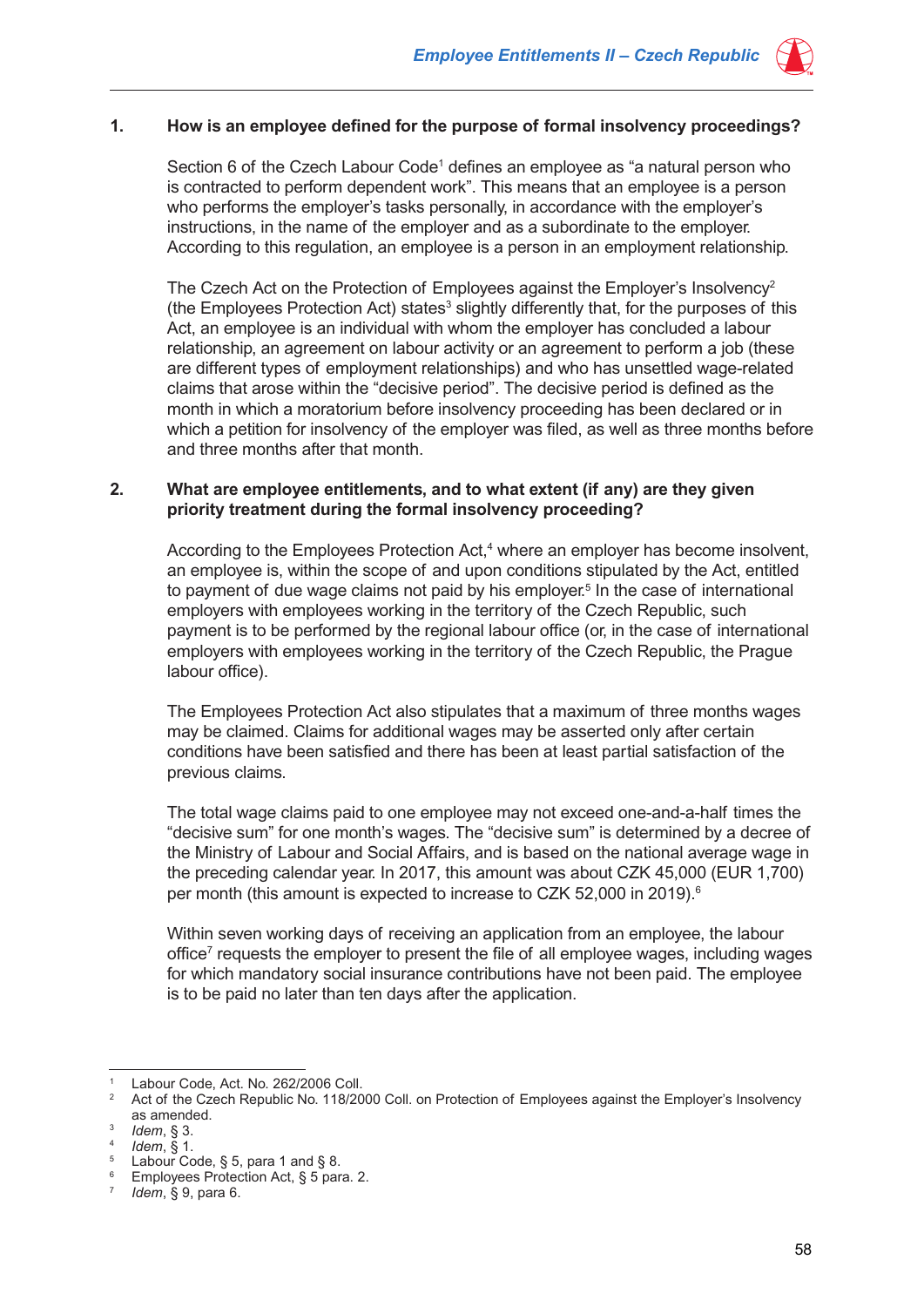

The employees' claims<sup>9</sup> arising from the employment relationship have the same right to priority payment as claims arising from the administration of the debtor's estate, which means they can be fully paid at any time during the insolvency proceeding. The relevant claims are:

- wage (salary) claims of employees, including remuneration for work performed outside an employment relationship and remuneration for on-call duty;
- claims for leave and public holidays;
- severance payments for termination of employment;
- claims for compensation for damage incurred by the employee in the performance of working tasks or in direct connection therewith;
- claims for compensation for damage incurred by the employee while averting danger:
- claims for compensation for damage to things brought to work by employee;
- claims for compensation for invalid termination of the employment by the employer;
- compensation for travel, moving or other expenses;
- compensation of employees for their tools, equipment and items necessary for work;
- compensation for damage and non-material damage due to accidents at work and occupational diseases;
- compensation for loss of earnings arising from full or partial disability (unless compensated otherwise) and claims for compensation and the maintenance of survivors in connection with a work injury, incapacity or death.

The above mentioned claims are considered work claims regardless of when they arose.

#### **3. How does the priority (if any) given employee entitlements in formal insolvency proceedings compare to the priority (if any) given to secured creditors, insolvency administrators, professionals retained by the estate, unsecured creditors, insolvency administrators, professionals retained by the estate, unsecured creditors and shareholders?**

The claims of insolvency administrators and professionals retained by the estate<sup>10</sup> and claims the rank equally with claims against the estate (such as work claims), may be satisfied at any time during the bankruptcy proceedings.<sup>11</sup> They therefore have a much higher probability of settlement than other unsecured creditors' claims. These claims may be satisfied only after the adjudication of bankruptcy. They are to be submitted to the person with the power of disposition, while other claims must be submitted to the insolvency court.<sup>12</sup>

<sup>&</sup>lt;sup>8</sup> Act of the Czech Republic No. 182/2006 Coll. on Bankruptcy and Means of Resolving It (hereafter referred to as the Bankruptcy Act). 9 *Idem*, § 169, para 1.

<sup>10</sup> *Idem,* § 168, para 3.

<sup>11</sup> *Idem*, § 169, para 2.

<sup>12</sup> *Idem*, § 203, para 1.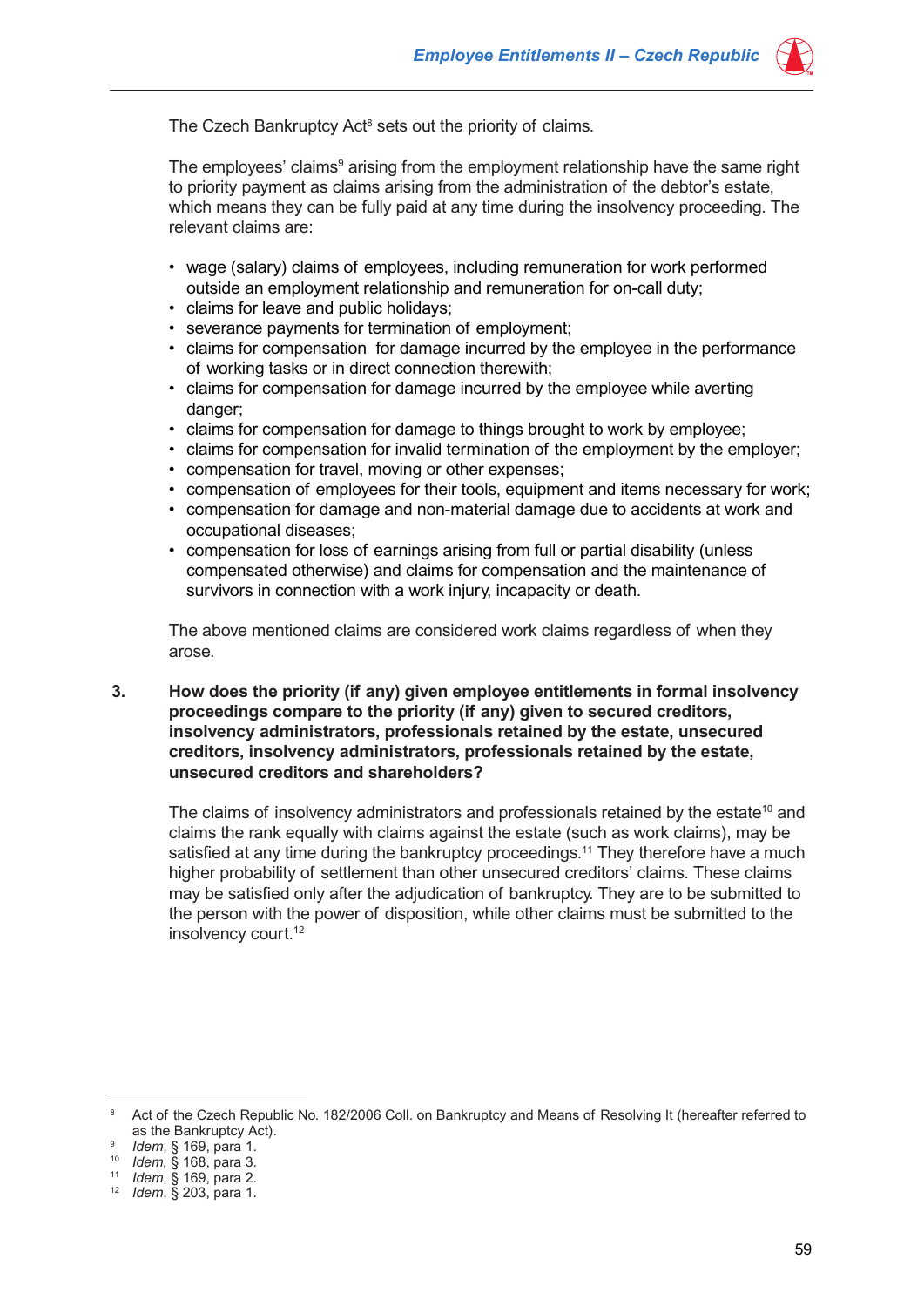

#### **4. What if any personal liabilities do directors and / or others involved in the management of the company have with respect to unpaid employee entitlements or taxes or other duties owned in relation to employee entitlements?**

The directors and managers of a company are liable if they fail to act with due professional diligence and, as a result, cause damage to the company.13 Failure to pay employee entitlements is an administrative infraction which can result in fines for the company in an amount of up to CZK 2,000,000.14 This fine could be classified as damage caused to the company by a failure to act with due professional diligence, such that the directors and managers would be liable to compensate the company for that damage. Employees and other creditors could also have civil damage claims in the case of a delay in filing for insolvency.

Failing to pay social security contributions, taxes, health insurance contributions and similar payments is a criminal act.15 Compared to other jurisdictions, prosecution of such criminal acts is very slow. In many cases, the outcome is an agreement with the authorities for the payment of outstanding payments without additional sanctions.

- **5. Is there any form of statutory, industry or government funded "safety net" that serves to guarantee the payment of employee entitlements in an insolvency context? If so:** 
	- **(a) how does such a scheme operate?**
	- **(b) what (if any) priority does it enjoy in formal insolvency proceedings in terms of payments it may make?**
	- **(c) what (if any) action does the scheme take to enhance recoveries that may be made in an insolvency to payout employee creditors and other unsecured creditors?**

There is no additional special "safety net" scheme that guarantees employee entitlements in the event of insolvency. However, employees<sup>16</sup> may ask a labour office to satisfy unpaid wage claims within 35 months and 15 days after the labour office has published information about the possibility of satisfaction of such claims.17

The Labour Office will pay all mandatory social insurance contributions and deductions from employees' salaries that should have been made by the employer. The Labour Office can then attempt to recover such pay-outs by lodging a claim with the trustee. Labour Offices are quite often represented on the creditor committee and other bodies.

<sup>13</sup> Act No 90/2012 Coll. on Commercial Companies and Cooperatives (Business Corporations Act), § 53.

<sup>14</sup> Act No 251/2005 Coll. on Labour Inspection, § 26 para 1, para 2.

<sup>15</sup> Act No 40/2009 Coll., Criminal Code, §§ 240 and 241.

<sup>16</sup> Employees Protection Act, § 4, para 1.

<sup>17</sup> *Ibid*.

<sup>18</sup> Bankruptcy Act, § 291, para 1.